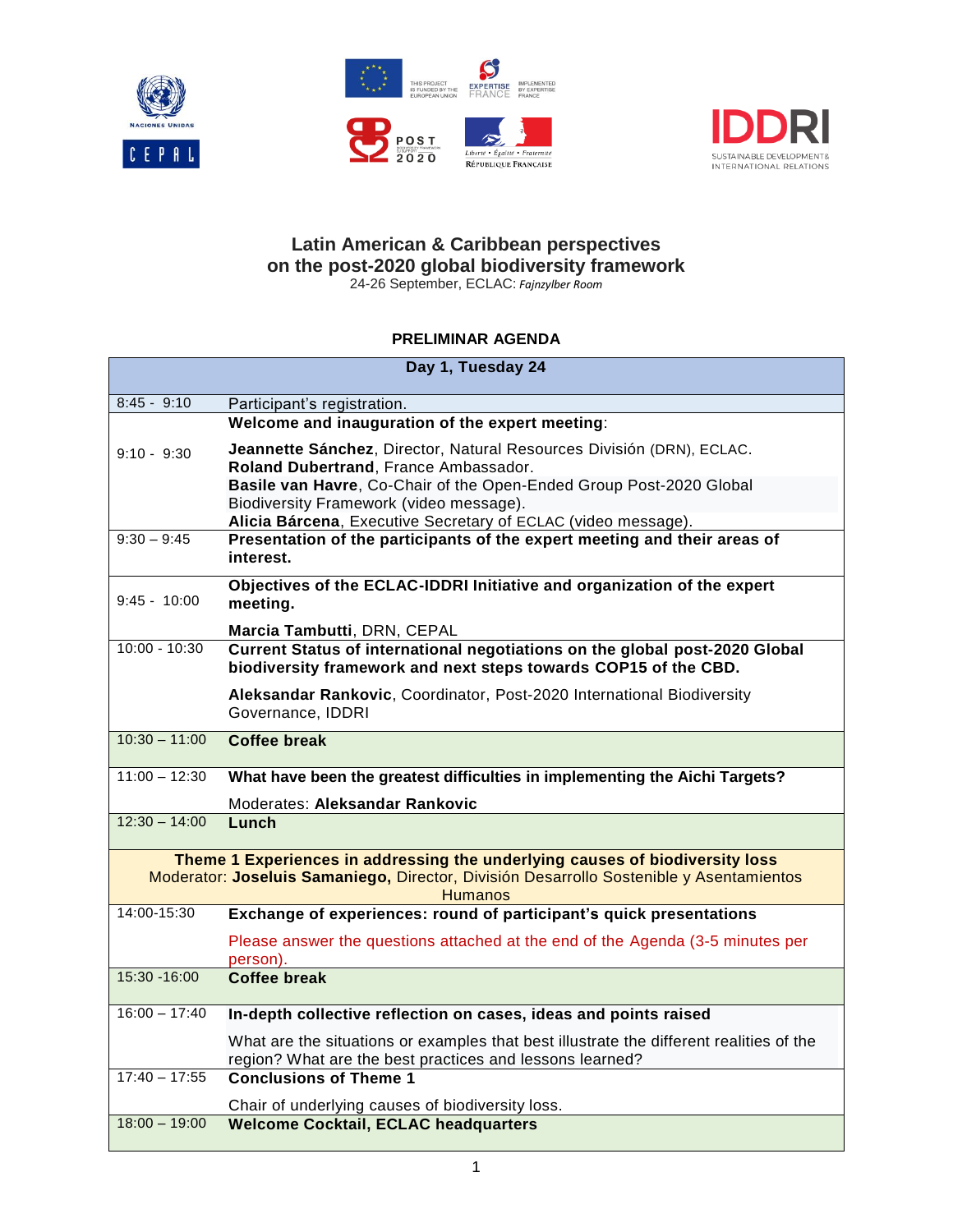





| Day 2, Wednesday 25 |                                                                                                                                                     |
|---------------------|-----------------------------------------------------------------------------------------------------------------------------------------------------|
| $8:45 - 9:10$       | Participant's registration.                                                                                                                         |
|                     | Theme 2 Successful experiences in biodiversity sustainable use<br><b>Moderator: Aleksandar Rankovic</b>                                             |
| $9:00 - 10:30$      | Exchange of experiences: round of participant's quick presentations                                                                                 |
|                     | Please answer the questions attached at the end of the Agenda (3-5 minutes per<br>person).                                                          |
| 10:30 -11:00        | <b>Coffee break</b>                                                                                                                                 |
| $11:00 -$<br>12:30  | In-depth collective reflection on cases, ideas and points raised                                                                                    |
|                     | What are the situations or examples that best illustrate the different realities of the<br>region? What are the best practices and lessons learned? |
| $12:30 - 12:45$     | <b>Theme 2 Conclusions</b>                                                                                                                          |
|                     | Chair Successful experiences in biodiversity sustainable use                                                                                        |
| $12:45 - 14:15$     | Lunch                                                                                                                                               |
|                     | <b>Theme 3 Enabling conditions</b><br><b>Moderator: Marcia Tambutti</b>                                                                             |
| 14:15 -15:35        | Exchange of experiences: round of participant's quick presentations                                                                                 |
|                     | Please answer the questions attached at the end of the Agenda (3-5 minutes per<br>person).                                                          |
| 15:35 - 16:00       | <b>Coffee break</b>                                                                                                                                 |
| $16:00 -$<br>17:45  | In-depth collective reflection on cases, ideas and points raised                                                                                    |
|                     | What are the situations or examples that best illustrate the different realities of the<br>region? What are the best practices and lessons learned? |
| $17:45 -$<br>18:00  | <b>Theme 3 Conclusions</b>                                                                                                                          |
|                     | Chair of the Enabling conditions                                                                                                                    |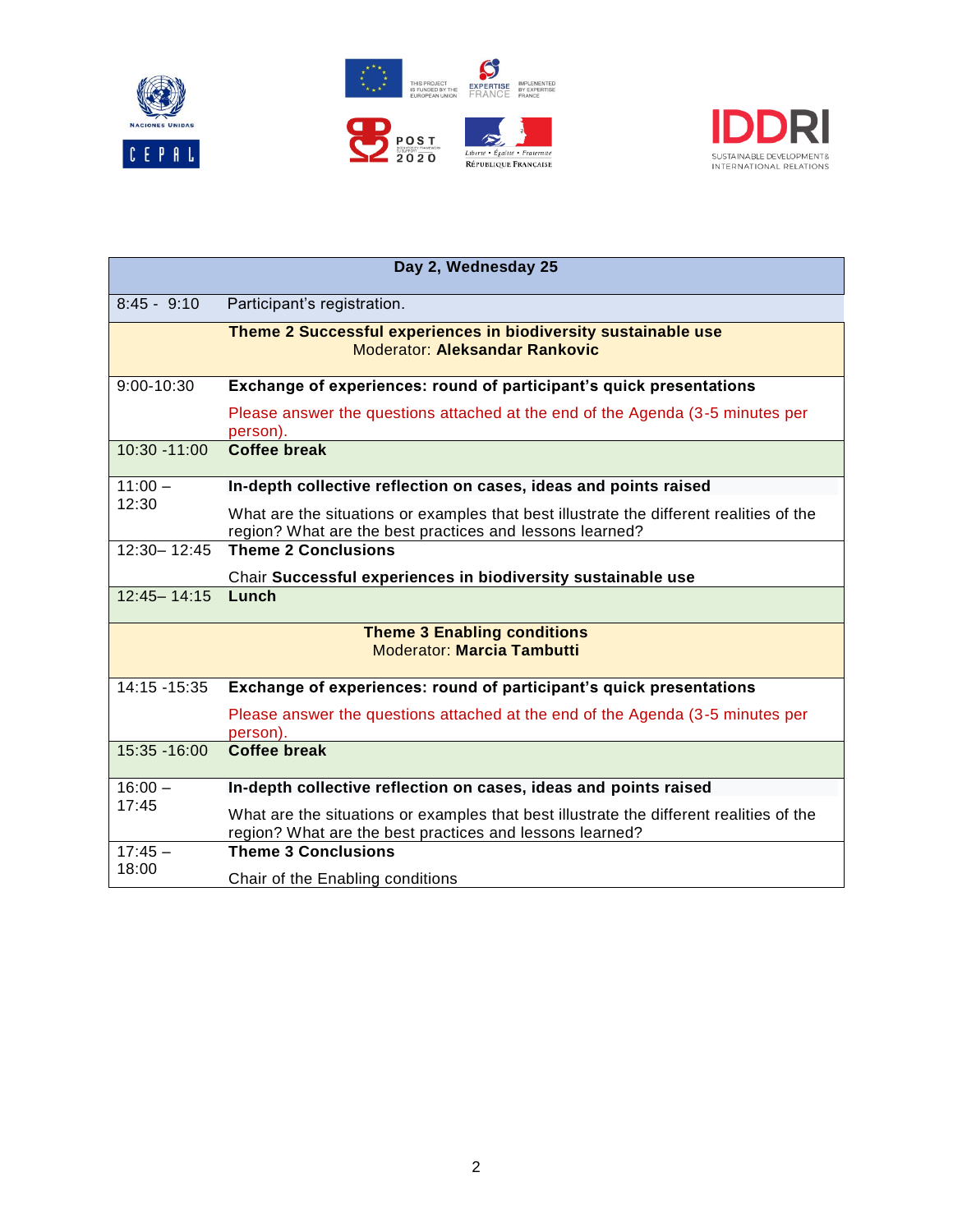





| Day 3, Thursday 26                                                                               |                                                                                                                                                     |  |
|--------------------------------------------------------------------------------------------------|-----------------------------------------------------------------------------------------------------------------------------------------------------|--|
| $8:45 - 9:10$                                                                                    | Participant's registration.                                                                                                                         |  |
| <b>Theme 4 Biodiversity's nexus</b><br>Moderator: Sébastien Treyer, Director ejecutivo del IDDRI |                                                                                                                                                     |  |
| $9:00 - 10:30$                                                                                   | Exchange of experiences: round of participant's quick presentations                                                                                 |  |
|                                                                                                  | Please answer the questions attached at the end of the Agenda (3-5 minutes per<br>person).                                                          |  |
| $10:30 - 11:00$                                                                                  | Coffee break                                                                                                                                        |  |
| $11:00 -$<br>12:30                                                                               | In-depth collective reflection on cases, ideas and points raised                                                                                    |  |
|                                                                                                  | What are the situations or examples that best illustrate the different realities of the<br>region? What are the best practices and lessons learned? |  |
| $12:30 - 12:45$                                                                                  | <b>Theme 4 Conclusions</b>                                                                                                                          |  |
|                                                                                                  | Chair of Biodiversity's nexus                                                                                                                       |  |
| 12:45 - 14:00                                                                                    | Lunch                                                                                                                                               |  |
|                                                                                                  |                                                                                                                                                     |  |

| Scoping of articles and organization of writing and outreach towards COP15 |                                                                                                             |  |
|----------------------------------------------------------------------------|-------------------------------------------------------------------------------------------------------------|--|
| 14:00 -15:00                                                               | Group work by topic to define the scope and group organization                                              |  |
|                                                                            | Directed by each chair of each theme                                                                        |  |
| 15:00-15:20                                                                | Coffee break                                                                                                |  |
| 15:20 - 16:20                                                              | Plenary meeting: presentation by each group and collective feedback                                         |  |
|                                                                            | 20 minutes by theme (10 minutes for the presentation and 10 min for the feedback)                           |  |
| 16:20 - 16:30                                                              | Closing remarks "Latin American & Caribbean perspectives on the post-2020<br>global biodiversity framework" |  |
|                                                                            | Sébastien Treyer and Jeannette Sánchez.                                                                     |  |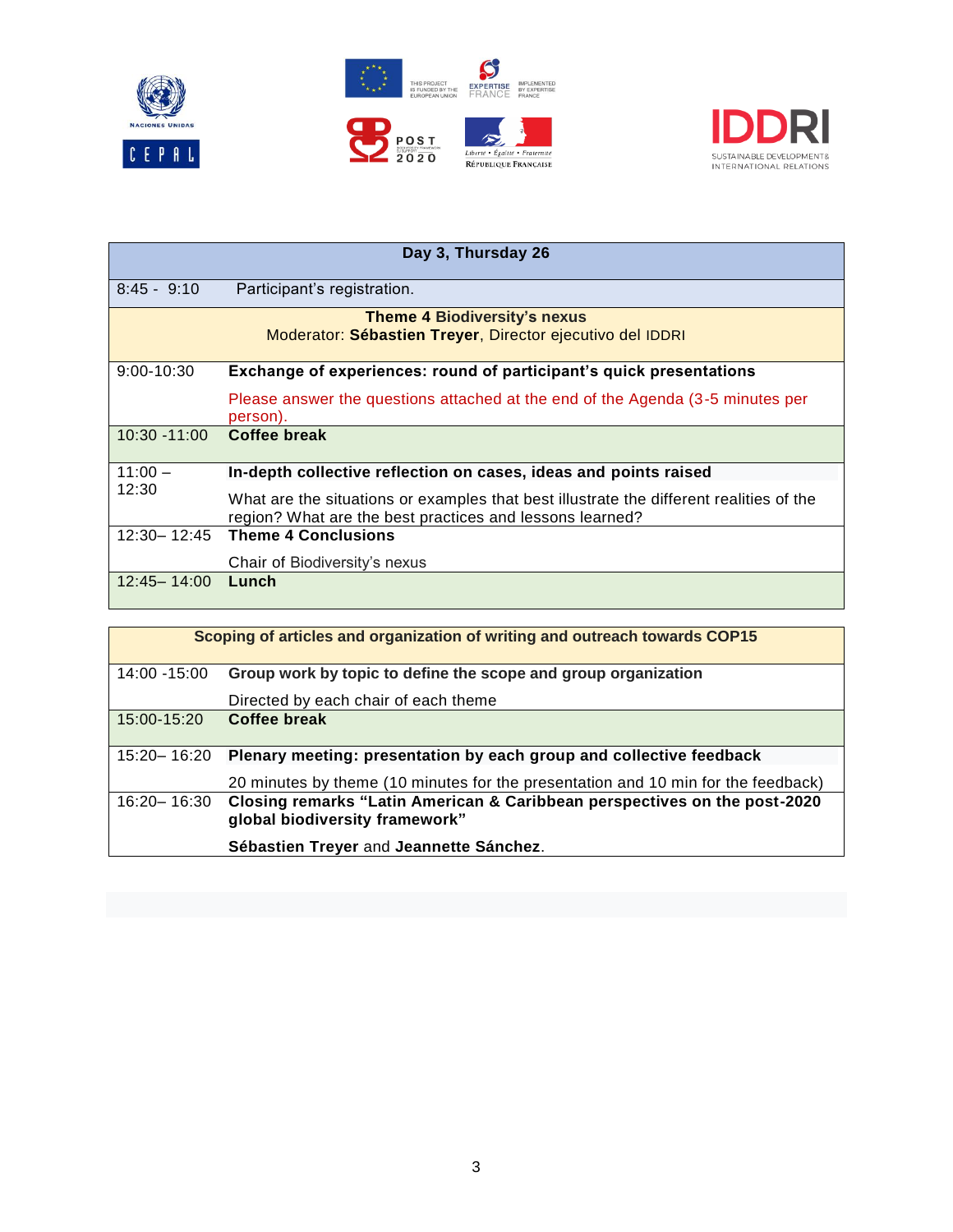





# **Questions and preparation of all participants for the meeting**

### **1) What have been the greatest difficulties in implementing the Aichi Targets?**

We often talk about the "success" and "failure" of the Aichi Targets and the Strategic Plan for Biodiversity 2011-2020. In more nuanced terms, have the Aichi Targets helped make some progress in your country or sector? If yes, which ones in particular? Which ones proved the most difficult to make progress on and why?

Implementing the Aichi Targets requires to work with, and influence, most of the economic sectors. With which sectors, and which actors in sectors, has it been the easiest to advance? Which were the most difficult sectors to work with?

What would you personally like to see in the post-2020 biodiversity framework, that you think would be an improvement compared to the current strategic plan and could help support implementation?

**2) Theme 1. Experiences in addressing the underlying causes of biodiversity loss**: Examples of transformation in socioeconomic sectors, including public policies (for example, subsidies reform in agriculture, fisheries, offshore activities, etc.). Successes and limitations of mainstreaming biodiversity in economic sectors, and what are the future perspectives.

Choose 1 - 2 cases that illustrate progress or a key lesson that was learned.

What to talk about? For example:

- Integration of biodiversity in other sectors: agriculture, tourism, fishing, mining, health, etc.
- Reduction, elimination (or reform) of incentives or subsidies harmful to biodiversity.
- National environmental accounts.

• Measures of governments (national, sub-national or local), companies, academic initiatives, organized civil society for sustainable consumption.

Each case chosen should not exceed 4-5 slides. The first 1-3 slides are to describe the case. The last two are for the reflections derived from the case study that should aim to answer the following questions (those that can be answered):

- What were the goals that were pursued in the examples?
- What will be/is the impact of this example? (for biodiversity, for different people)
- How is the impact measured?
- What are the knowledge, skills, abilities and experiences needed to achieve the objective?
- Are there/will be available resources to achieve the objective?
- What were the factors that have promoted the success of the chosen example?
- What obstacles have been the most difficult to overcome?
- What is required for this particular case to be extended or scaled up?
- What are the future perspectives of the case?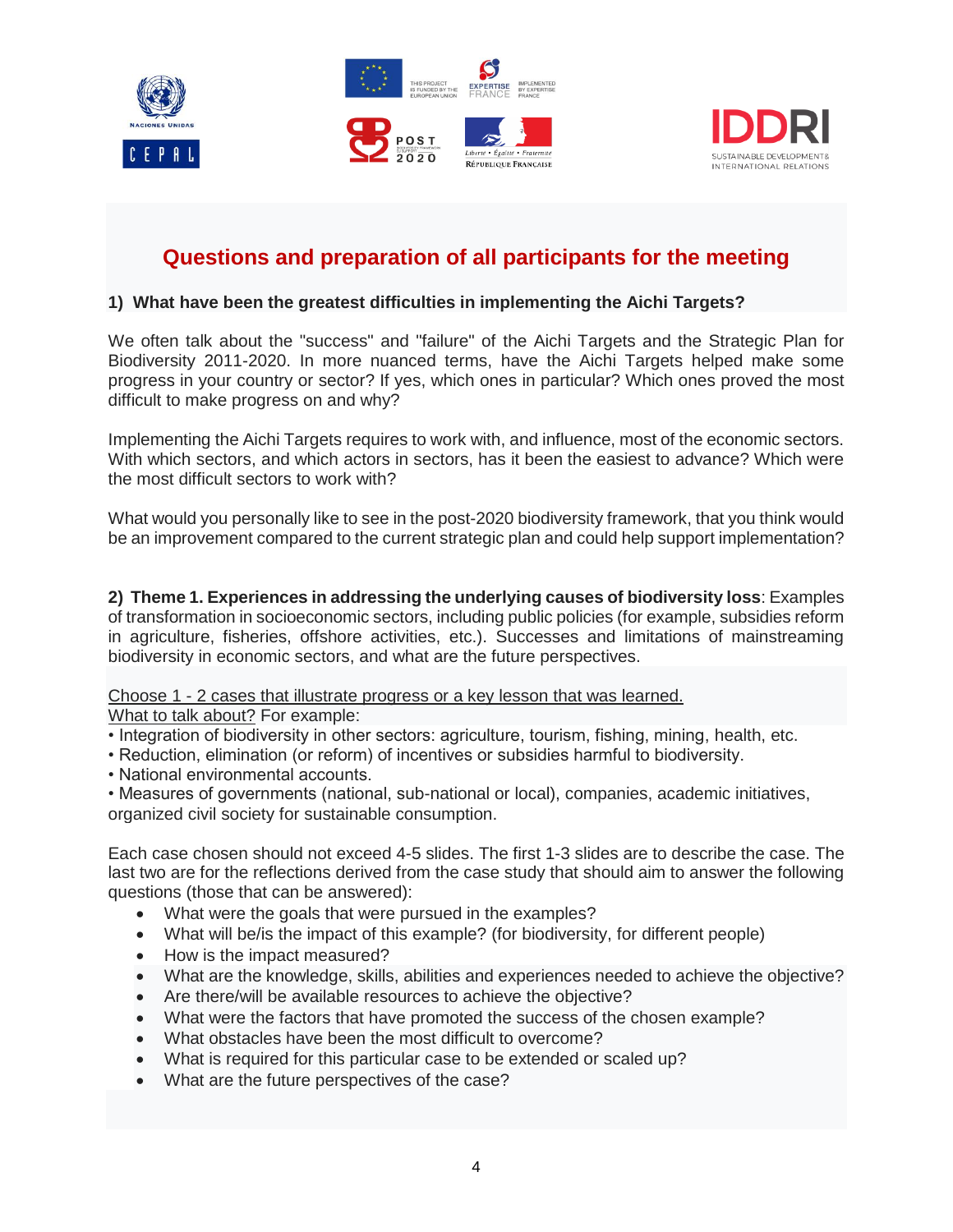





After a series of presentations of examples from different countries, an in-depth discussion will follow to compare cases and propose a first synthesis of their lessons. This will help discuss a paper structure and identify work avenues for writing the papers.

**3) Theme 2: Successful experiences in biodiversity sustainable use in the LAC region**: Empowering of indigenous peoples and local communities and its positive consequences for biodiversity, payment for environmental services, management of wild species, etc. Productive diversifications, development of value chains that enable sustainable use of biodiversity.

What to talk about? We know that the region already counts numerous successful cases in the sustainable management of biodiversity. The idea is to choose those that are paradigmatic for any of the following reasons (and better if you combine several):

- sustainable multi-actor management,
- productive diversification,
- transparent process,
- positive impact on jobs (hopefully decent jobs) achieved,
- development of sustainable value chains,
- economic impact,
- increase in autonomy and decrease in gender inequalities and indigenous peoples,
- active and informed participation of civil society or of various actors,
- successful cases of restoration of ecosystems or habitats,
- eradication of invasive alien species,
- access to benefits derived from genetic resources.

#### PLEASE TRY TO ANSWER THE SAME QUESTIONS THAT IN 2)

**4) Theme 3: Enabling conditions**: The institutional capacities of biodiversity management and information on biodiversity (emphasis on changes over time): what has driven progress and what has led to regressions, and how to go further. Education, its specific link with the promotion of human capital in biodiversity and environmental management. The LAC region, as a space that has experimented different movements of critical citizenship redefinition, has insights to bring.

What to talk about? LAC has made progress, but also witnessed setbacks, and we need to better understand these patterns and the factors that influence them, and the enabling conditions of change in favor of biodiversity. Each case chosen should not exceed 4-5 slides. The first 1-3 slides are to describe the case. The last two are for the reflections derived from the case study that should aim to answer the following questions. For example:

• Institutions for the management and knowledge of biodiversity, what is the impact they have achieved? What has been the variation in their legal, budgetary, autonomy, stability over time? What have been the key actors and institutions? What have been the advances, obstacles and opportunities? What were the changes due to? What are the lessons learned?

• Cases of public policies (laws, programs, voluntary initiatives, etc.) or budgets that have been modified thanks to the evidence.

• Knowledge and assessment of biodiversity as an agent of change.